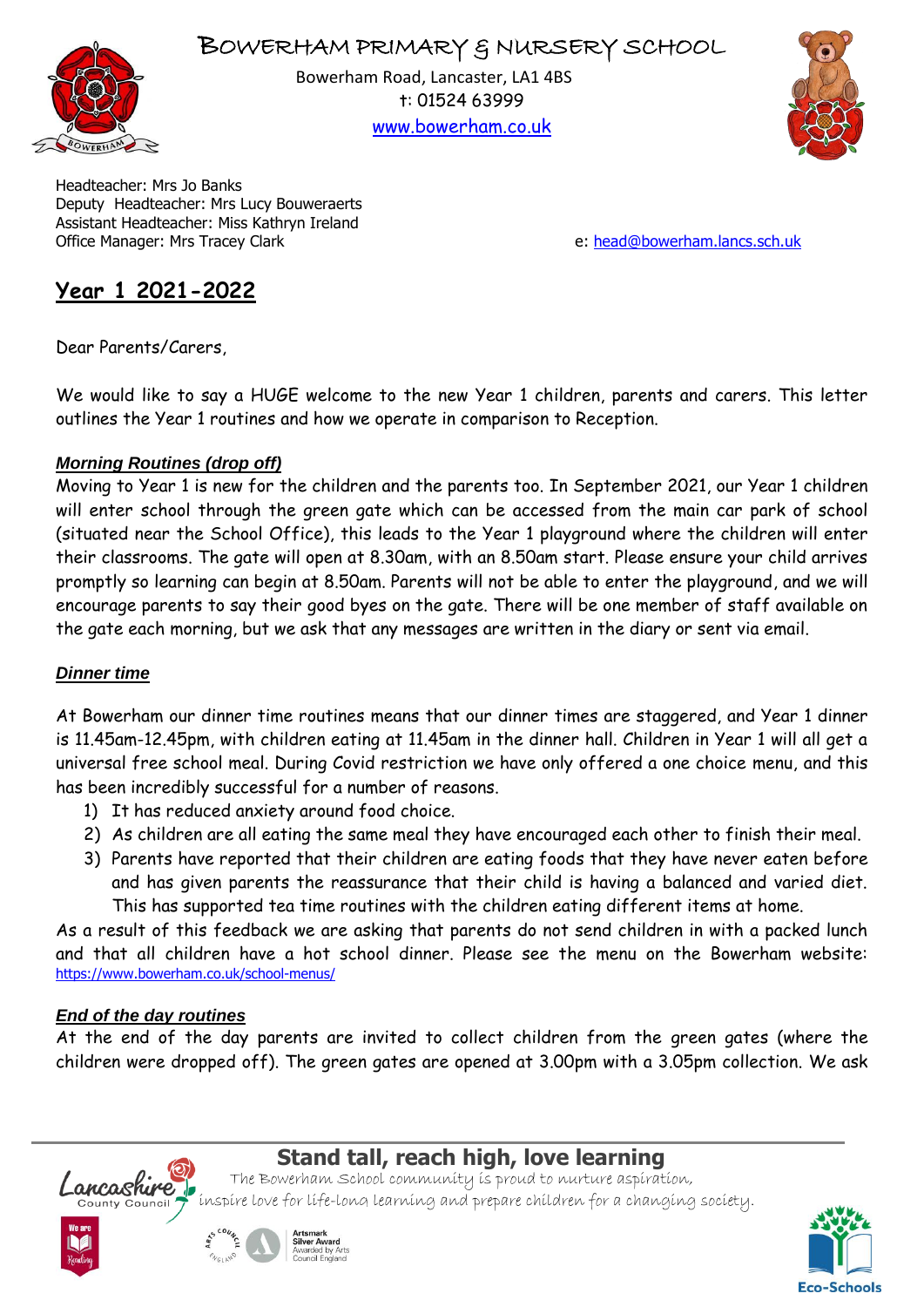that parents **stand away from the gate and observe social distancing rules**, children will be sent to the person collecting by a member of staff.

## *Transition*

On Monday, 12th July, the Reception children will spend the final few days of school in their new classrooms so they can become familiar with the environment, staff and new routines. We have planned lots of fun activities for the children and we cannot wait for them to explore their new classroom!

During the summer holidays there will also be some home learning activities on Showbie for your child to complete at home to support their transition into Year 1. Alongside the home learning activities, there will also be a video where Miss Denison and Miss Maguire will introduce themselves and we will share pictures and explain what will happen when the children start in Year 1 so they know what to expect. Please check for this on the Bowerham School website and Facebook page.

### *Showbie*

As part of the transition to Year 1, a Showbie account has been created for each child and parent, your login details will be sent to you so you are able to explore this new learning platform. Showbie used across school from Year 1 to Year 6 as part of our blended approach between home and school.

Showbie has a 'class discussion' feature, and a complete user guide will be accessible here for parents and carers to familiarise themselves with. Each week homework will be uploaded in addition to your child's weekly lessons, so you will be able to access what we are learning weekly. We will also share photographs and videos of any fun events we take part in for you to see.

### *Bug Club*

In Year 1 we will continue to use the Bug Club reading scheme alongside reading books, please write in your child's diary which book and page they are currently on so we can continue this between home and school as part of our blended approach to reading.

### *Kids Club*

If your child is attending Bowerham Kids Club or Casual Club, they will be asked to stay in the classroom until they are picked up by the Kids Club. Please keep staff and Kids Club fully informed if there are any changes to proposed childcare. We also have a casual care club available if needed. More details about the casual care club can be found through the following link: <https://www.bowerham.co.uk/casual-care-club/>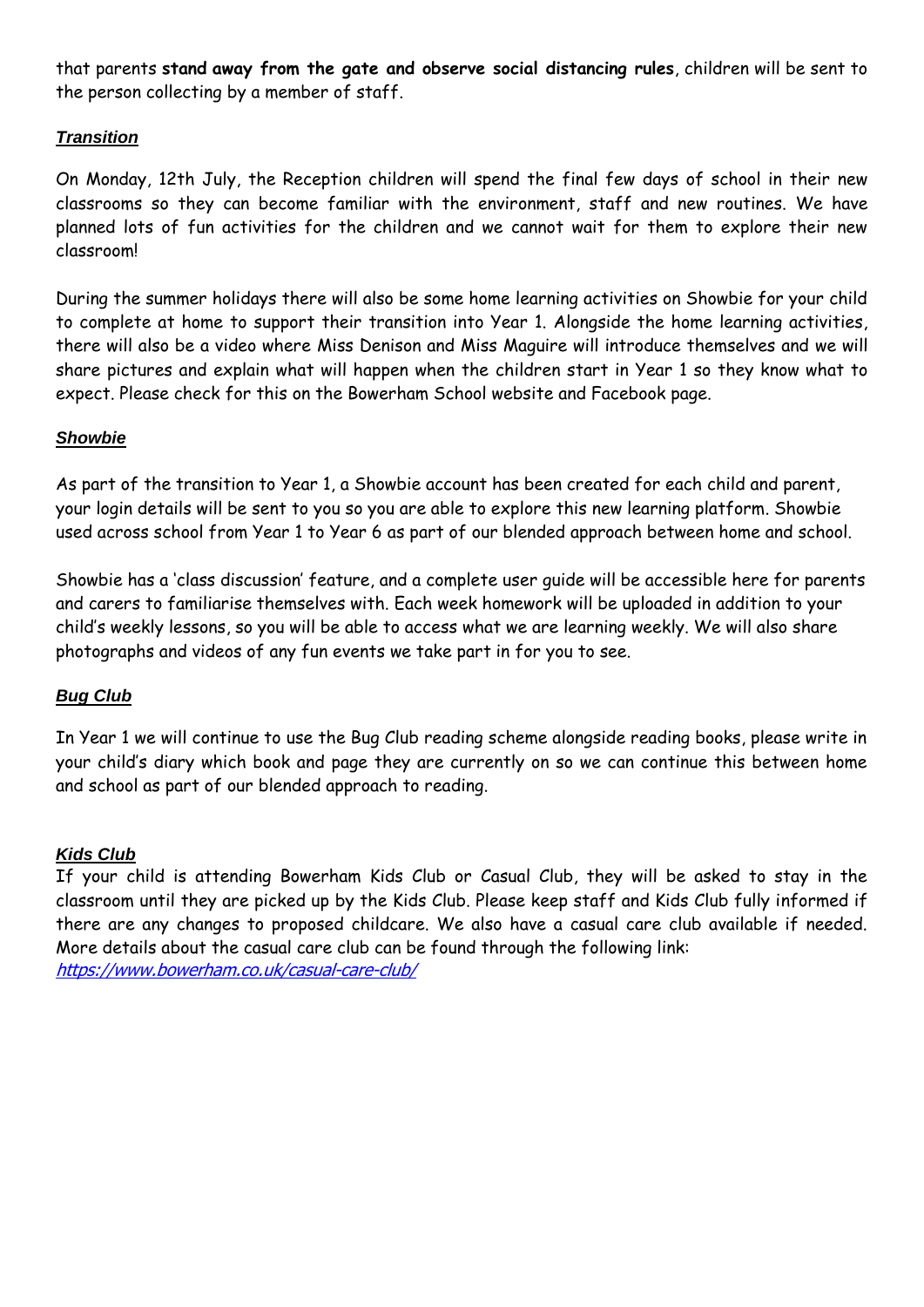| Day                      | Agenda                                            | Information                                                                                                                                                                                                                                                                                                                                                                                                                                                                                                                                                                                                               |
|--------------------------|---------------------------------------------------|---------------------------------------------------------------------------------------------------------------------------------------------------------------------------------------------------------------------------------------------------------------------------------------------------------------------------------------------------------------------------------------------------------------------------------------------------------------------------------------------------------------------------------------------------------------------------------------------------------------------------|
| <b>Daily</b><br>routines | Login Details                                     | Showbie log in details are in the front of the child's communication diary<br>- all other log in details will be on Showbie under the My Help tab.                                                                                                                                                                                                                                                                                                                                                                                                                                                                        |
|                          | Lunchtimes                                        | Please talk to your child about the dinner option for that day.                                                                                                                                                                                                                                                                                                                                                                                                                                                                                                                                                           |
|                          | Free School<br>Meals                              | All children in years Rec, 1 & 2 will receive a government-funded lunch each<br>day which means parents do not have to pay for a school meal. However,<br>children in years nursery to year 6 could also be eligible for free school<br>meals funding as well. This will apply to your family if you are in receipt of<br>benefits. We strongly urge parents to complete the free school meals form<br>on the school meals page of our website. Parents are encouraged to apply<br>since the school will benefit from additional funding, called Pupil Premium,<br>for all those who have a free school meal entitlement. |
|                          | Communication<br>Diary and<br><b>Reading Book</b> | Children must bring their communication diary into the classroom and put<br>into the correct box each day. They will be given a group and shown which<br>box belongs to their group. During your child's first week in Year 1 a<br>teacher will hear your child read and a reading book will be allocated. In<br>Year 1, the children will also visit the school's library once a week to<br>enjoy their own choice of book. Please continue to read and enjoy lots of<br>books over the summer as this is a crucial part of your child's learning.                                                                       |
|                          | Snack and Milk                                    | Throughout the morning the children will have snack time where they will<br>be able to make their own toast, have fruit and have a drink. Please<br>provide your child with a water bottle that they are able to re-fill<br>throughout the day.                                                                                                                                                                                                                                                                                                                                                                           |
|                          |                                                   | If you wish for your child to have milk each week this is a payable service<br>through Cool Milk - please follow the attached link for information<br>http://.coolmilk.com). If you wish your child to have milk you need to<br>contact cool milk directly.                                                                                                                                                                                                                                                                                                                                                               |
| Monday                   | Just Write<br>Day/Chatter<br>Matters              | Please ensure children have had the opportunity to do their Talk<br>Homework before their Just Write. This will be available on the website<br>and is given out on the Thursday of the week before. Just Write can<br>take place on any day in a variety of ways. All you need to do is TALK<br>about your ideas with your child.                                                                                                                                                                                                                                                                                         |
| Wednesday                | P.E day                                           | Children come to school in their full P.E kit (uniform list available on the<br>website)                                                                                                                                                                                                                                                                                                                                                                                                                                                                                                                                  |
| Friday                   | Homework<br>Dress down day                        | Spellings, task homework and Chatter Matters will be uploaded to<br>Showbie.<br>Children can come in their own choice of bottoms and sensible footwear.                                                                                                                                                                                                                                                                                                                                                                                                                                                                   |

*Additional information*

 It is important that you **clearly label** your child's normal school uniform and their PE kit. A name label pack is available from the uniform shop.

- If someone else is collecting your child from school, please can you indicate this in their communication diary.
- If it is your child's birthday, they are welcome to come dressed in their own clothes. If you would like to send cake, biscuits and sweets please ensure that they are individually wrapped.

We encourage all parents and visitors to our school not to use mobile phones on our school